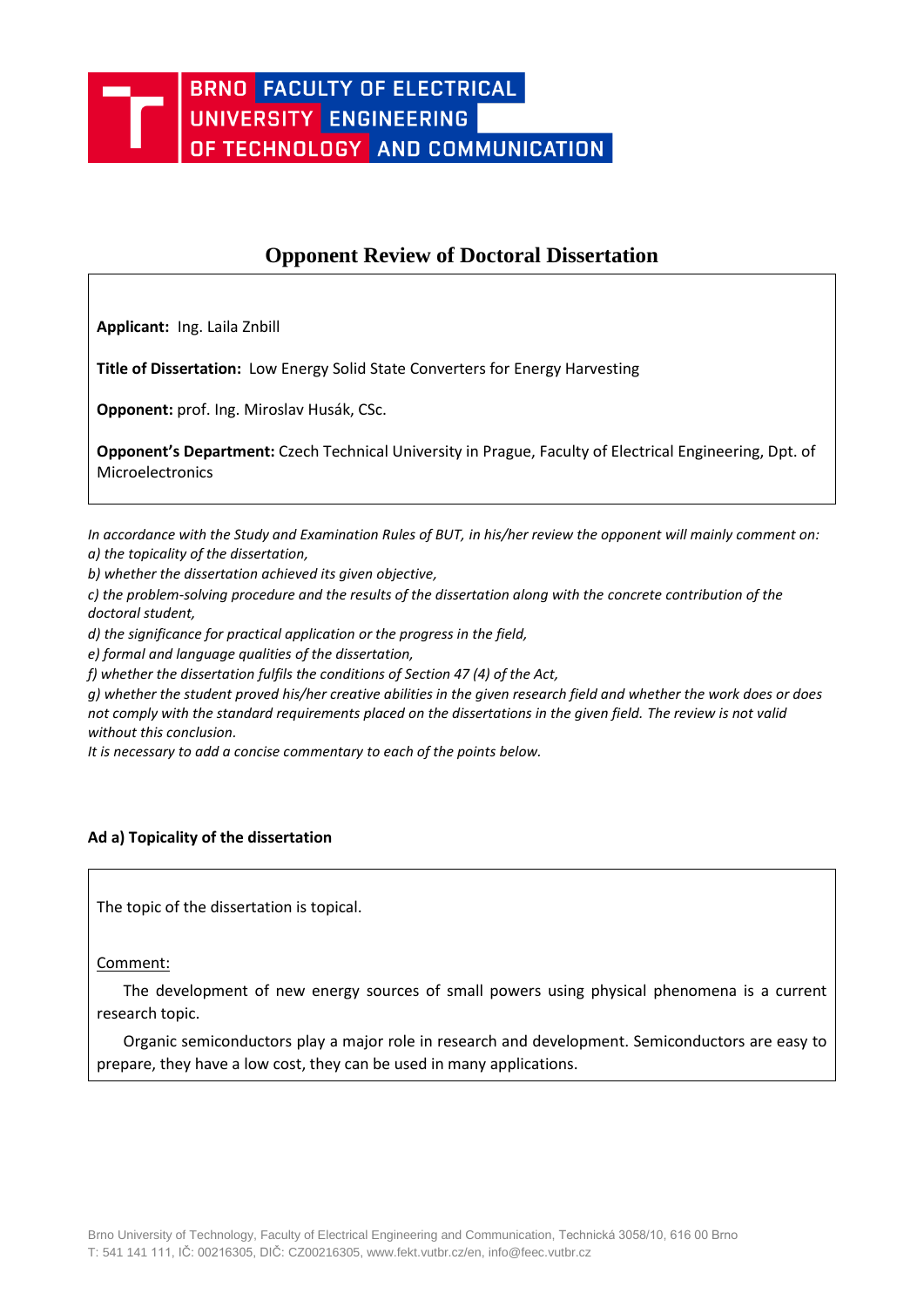The presented work deals with the research of thermoelectric cells from organic semiconductors and low-energy converters for the processing of the obtained energy. Attention is also paid to the applications of solar cells.

The main topic of the presented dissertation is research into the use of organic semiconductors for low-energy converters of the Energy harvesting type. The photovoltaic cell and the thermoelectric cell are the basic elements to be solved. Optimized arrangement of active layers of organic thermoelectric generator working with thermoelectric pair formed by PEDOT: PSS and Ni materials. The development of these structures has brought new scientific knowledge.

Attention is also focused on a new circuit solution of a very low voltage converter with a planar transformer. The solution is suitable for integration in the form of a hybrid integrated circuit. The implementation of a functional sample and the measurement of its parameters can be evaluated positively.

Current research issues are solved in the work, the chosen topic has a dissertable character and fully corresponds to the field of "Microelectronics and Technology". The chosen topic fully corresponds to modern trends in the field of doctoral studies and contributes to the further development of energy harvesting technology based on the principle of energy harvesting. The dissertation contains new and original scientific results.

#### **Ad b) Objective of the dissertation**

The objective of the dissertation was achieved.

Comment:

The main objectives of the work are defined in Chapter 2 (p. 42) in 4 points. However, only 2 points are scientific:

- Research and design of a low voltage low energy DC/DC converter to process the output from Energy harvesting transducers.
- *Research and design of a thermoelectric converter using simple technologies and available materials.*

Defined targets of the type "Compile overview concerning preparation of EH photovoltaic structures…" (objective 1) or "Compile overview concerning preparation of EH thermoelectric cells…" (objective 2) do not belong to the objectives. These activities are necessary for the solution of each work, the activities can be considered as a basic standard starting work necessary for the solution of scientific results.

The dissertation is divided into 4 chapters. The core of the work is given in Chapter 3, where scientific activities are described and the achieved results are evaluated in partial conclusions.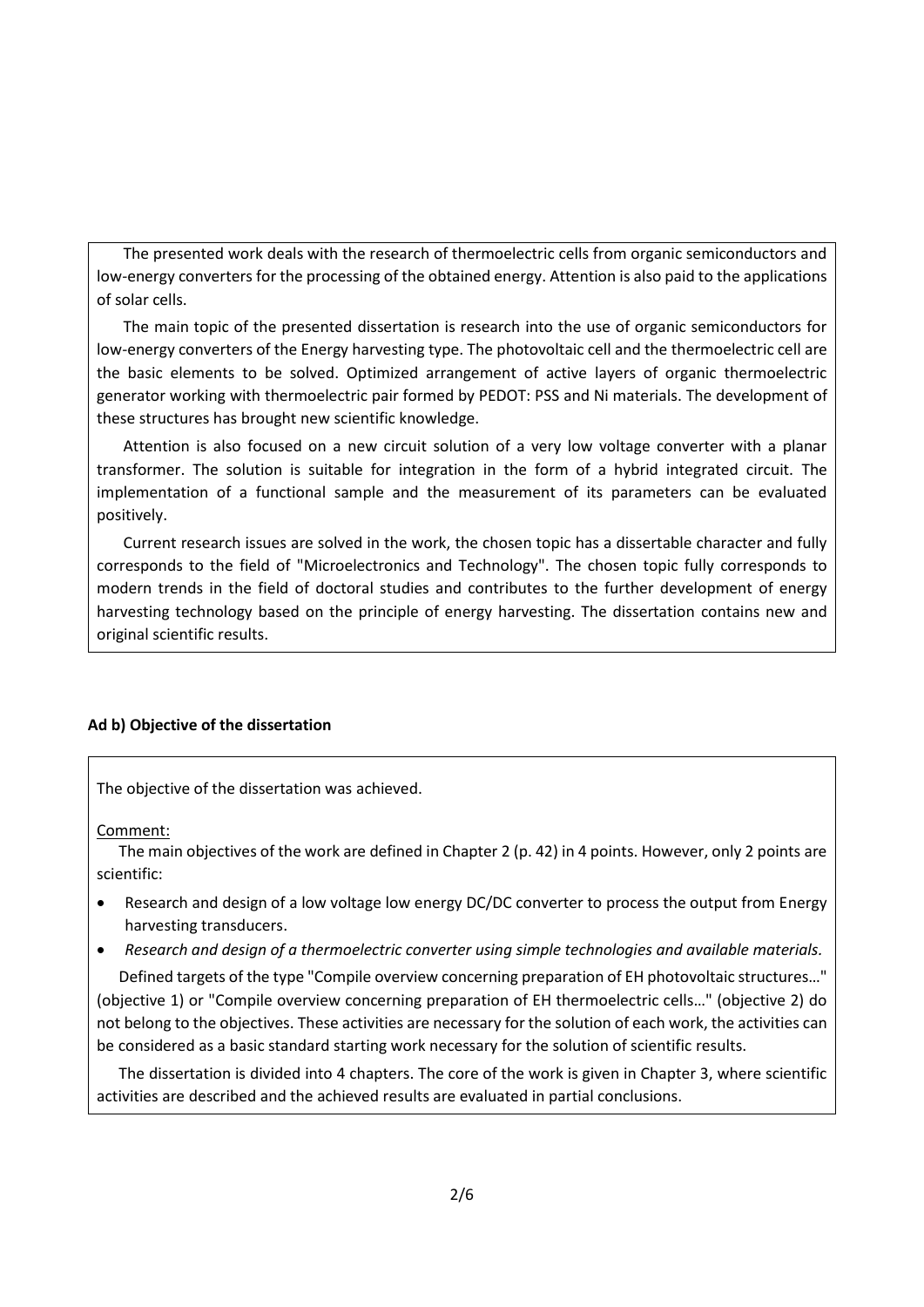## **Ad c) Problem-solving procedure and the results of the dissertation and the concrete contribution of the doctoral student**

The problem-solving procedure and the results of the dissertation are above average.

#### Comment:

# **Problem-solving procedure**

Ing. Zanbill dealt with the topic of the dissertation for a long time, systematically and in great detail. Known methods of scientific work were used for the solution (analysis of the current state, design of the solution, technological implementation and experimental verification of functional samples). The instrumentation and technological equipment of the BUT laboratories, was used to solve the work. The methods of work were supported by the study of literature. The thesis contains a list of literature with 172 titles. The list of used literature also includes the doctoral student's own publications.

#### **The results of the dissertation and the concrete contribution of the doctoral student**

The benefits of the dissertation are listed in Chapter 3. The main partial benefits of the work can be defined:

- Verification of the possibility of applying layers of organic semiconductors (PEDOT) by screen printing
- Implementation of thermoelectric cells in the form of a multilayer structure, including electrical contacts on an insulating pad
- The design of a low voltage low energy DC/DC converter to process the output from the Energy harvesting converters. The bipolar as well as unipolar transistors were under tests, unipolar transistors in the bulk-driven configuration were used for the first time.

The main scientific benefit is the verification of the possibility of realizing cells from organic semiconductors (specifically PEDOT) using printing techniques with subsequent effective processing of very low voltages and powers.

The author designed and implemented a multilayer thermoelectric cell structure made of organic semiconductor (PEDOT) using the printing technique (the technique is designed for industrial protection due to innovation).

The doctoral student verified the electrical properties and service life of the implemented structures. The material for thermoelectric cells was prepared at the Faculty of Chemistry. The proposed DC / DC low power converters use a significantly different circuit structure than converters for higher outputs.

The stated benefits obtained correspond to the set goals. The new findings were verified by measuring on suitable samples produced. In addition to electrical properties, the long-term stability of structure samples was also investigated.

The work brings new original knowledge, the work is adequate in terms of information contained.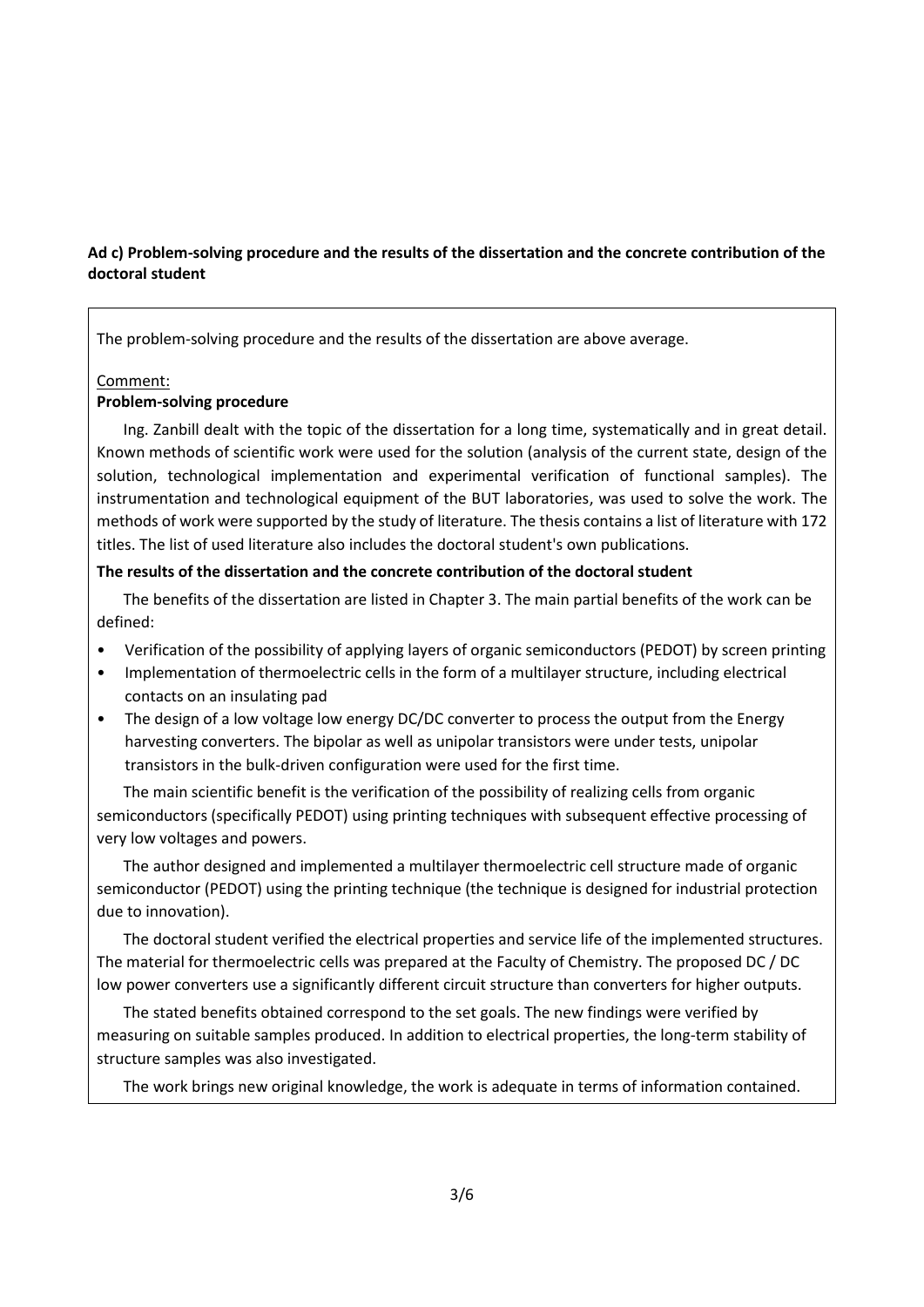#### **Ad d) Significance for practical application or progress in the field**

The significance for practical application or progress in the field is average.

## Comment:

The work brings an average level in new knowledge in the field of basic research, but also in the field of application for direct application in practice. The achieved knowledge will be applied in the design and implementation of specialized low-power harvesters. The dissertation provided suggestions for further theoretical work in the field of energy collection from organic sensors / cells.

## **Ad e) Formal and language qualities of the dissertation**

Formal and language qualities of the dissertation are average.

## Comment:

The work is very extensive, 136 pages of basic text (including a list of used literature) and 51 pages of appendices. Several references to own publications are given in the bibliography. But I miss the complete list of the doctoral student's own publications (as stated in the short brochure).

I evaluate positively the summary of the achieved results at the end of chapters 3.1, 3.2, 3.3.

The issue of harvesters is described in detail at the beginning of the dissertation. However, the organization of the information is on average comprehensible and clear. The introductory chapter is an interesting and detailed introduction to the issue. The core of the work is contained in an extensive chapter 3. The summary of the achieved results at the end of each subchapter is considered very positive. The professional level of the work is good and brings new and original knowledge.

I have some comments on the formal arrangement of the dissertation, some pictures could have been more concise, figures and calculations could have been given in a broader sense. I would expect a more detailed discussion at the end of the work, because a number of important and usable results were presented in the work.

# Formal shortcomings:

- A number of formal errors, such as typos, are in the work, such as the title of the work, etc.
- Why is the physical dimension v  $\Omega$  written bold, other physical dimensions are written in a standard font, e.g. Tab. 3, Tab. 4, Tab. 5, the text is also stated in bold font, etc.
- The number and physical dimension are written with / without a space, ego page 53 in the equation stated 1Ω, page 64 stated 5Ω.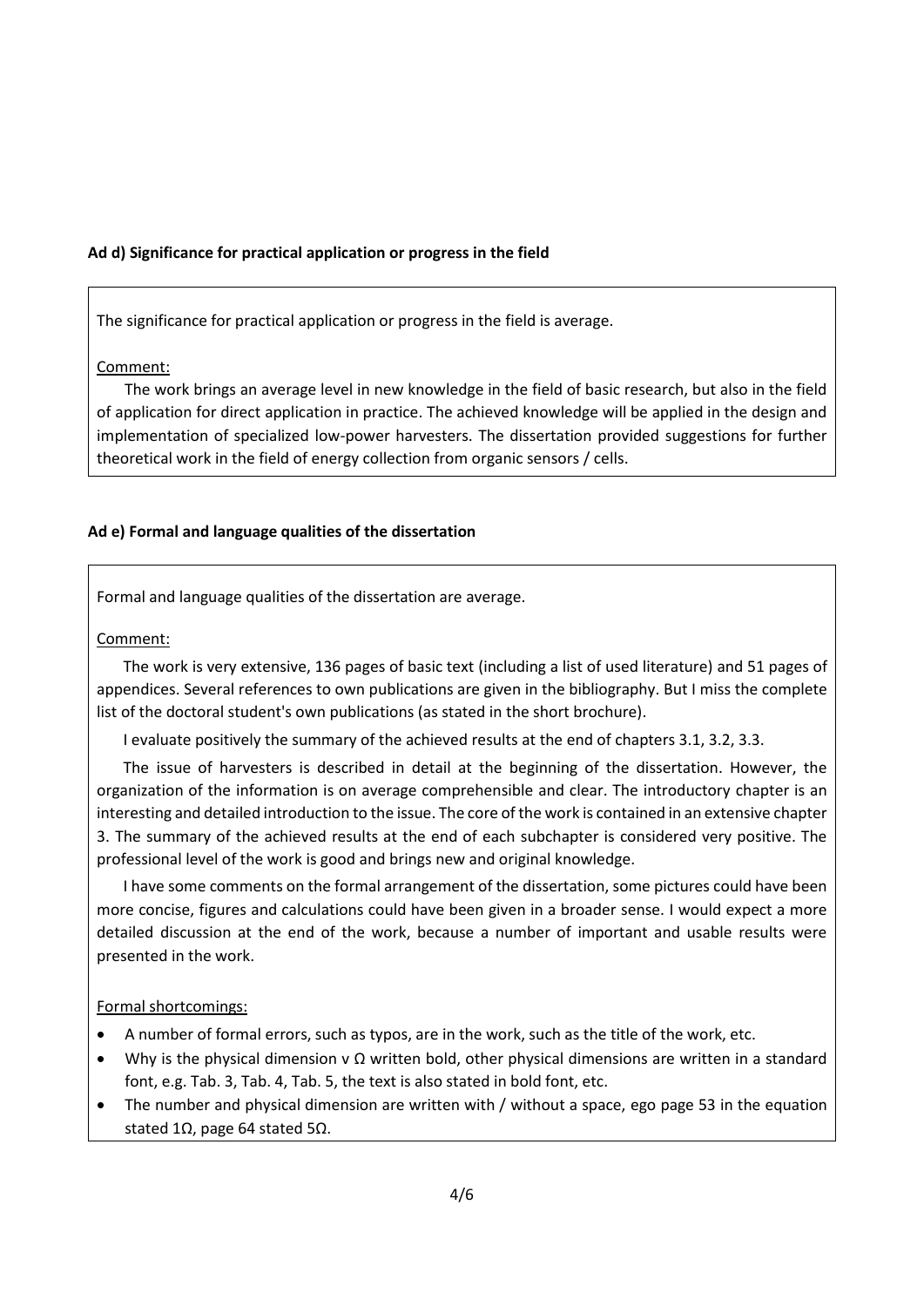- Different symbols for the supply voltage are used in the figures, e.g. the abbreviation Vin (Fig. 21),  $U_1$ (Fig. 22) or V+ (Fig. 23), +Vc (Fig. 28) etc.
- The equations are not numbered.
- Decimal points instead of dots, e.g. Tab. 6., Tab. 11, Tab. 12, text p. 70 etc.
- Standard and italic font in one table (Tab. 9).
- The list of abbreviations and symbols is missing.
- Different graphic quality of own images, e.g. Fig. 32 less legible (gray color used instead of black).
- Fig. 42, Fig. 43: The output quantities and physical dimensions on the x, y axis is missing.
- References to literature are not in ascending order.

# **Ad f) The dissertation fulfils the conditions of Section 47 (4) of the Act**

The dissertation fulfils the conditions of Section 47 (4)\*) Act No. 111/1998 Sb. Higher Education Act: YES

*(\*(4) Studies are duly finished with a doctoral state exam and dissertation defence, which prove the ability and readiness to work independently in the field of research or development, or in theoretical and creative arts. The dissertation must comprise original and published results or results accepted for publication.* 

# **Ad g) Creative abilities of the student in the given research field. Compliance with the standard requirements placed on the dissertations in the given field.**

The doctoral student did prove her creative abilities in the given research field and the work does comply with the standard requirements placed on the dissertations in the given field.

# Comment:

The doctoral student has been dealing with this issue for several years and has achieved some success. This information can be evaluated from the submitted materials and the results of the work.

The doctoral student demonstrated creative abilities in the given area of research, she continued the previous research of the workplace, she chose suitable methods of solving the work, including her own theoretical approach. She demonstrated mastery of the principles of independent research work, as well as teamwork. The core of the work has been sufficiently published.

I can state that she is a worker with a corresponding scientific erudition. I obtained this information by summarizing all available facts and knowledge about the professional activities and abilities of the doctoral student.